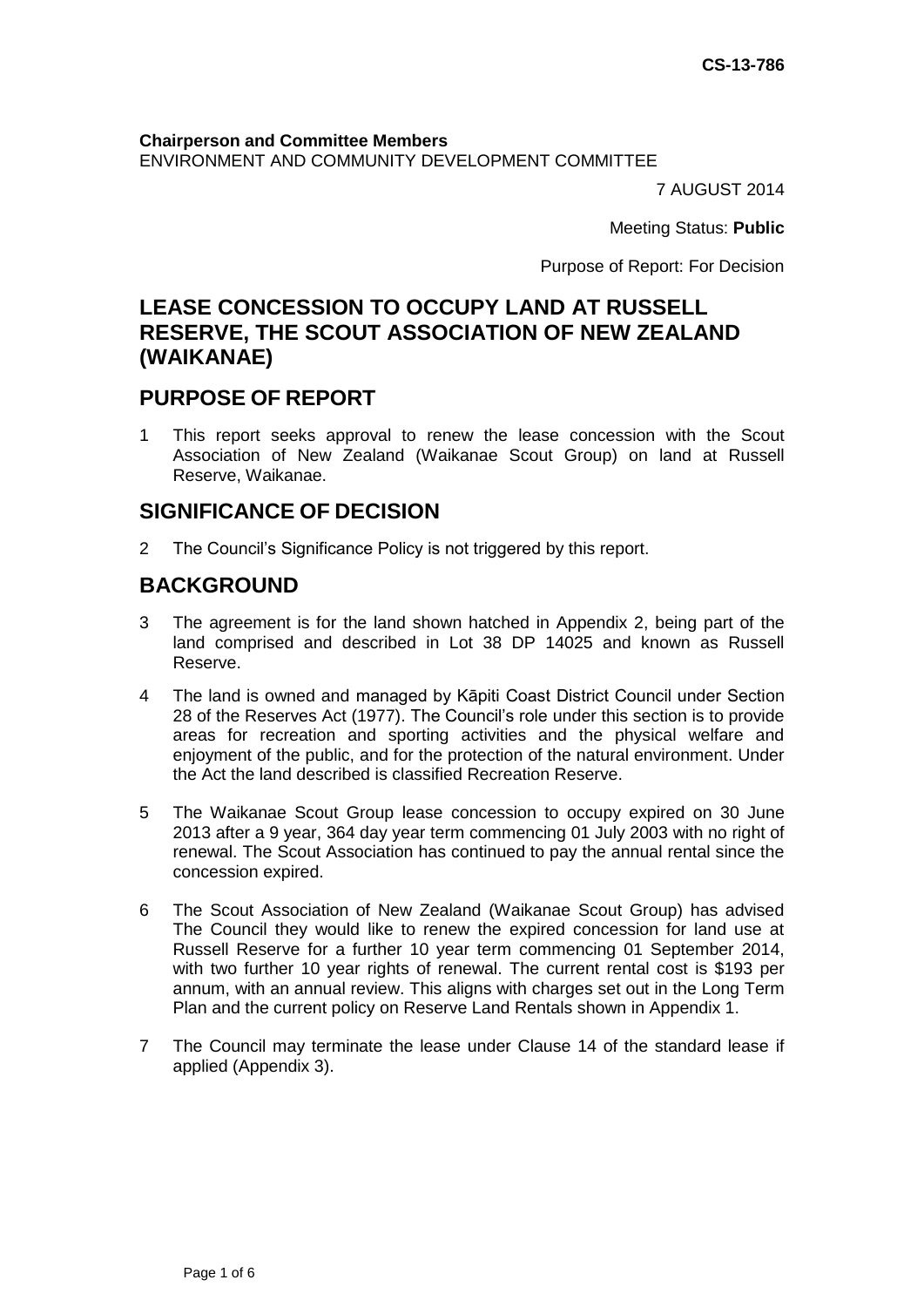# **CONSIDERATIONS**

#### **Issues**

- 8 A "concession" by definition is a permit, lease or licence which allows any activity authorised by the concession document under the provisions of Section 59A of the Reserves Act 1977.
- 9 There are limitations on activities that are permitted on this site subject to the Reserves Act (1977). The activities proposed are consistent with the Act's land classification which is designated Local Purpose Reserve.
- 10 The Waikanae Scout Group has had concessions to occupy land at Russell Reserve since July 1993. The area to be occupied is shown in Appendix 2.
- 11 It is proposed the concession activity will continue to provide a space solely for the purposes associated with The Scouting Association of New Zealand (Waikanae Scout Group).

#### **Financial Considerations**

12 The lease will include annual rental to be paid at the appropriate rate set annually by the Council in either the Long Term Plan or Annual Plan. Costs associated with preparing a new lease are required to be covered by the Lessee.

#### **Legal Considerations**

13 New lease documentation will be drafted and will be reviewed by the Council's legal advisor before being presented to the Scout Association of New Zealand (Waikanae Scout Group) for signing.

#### **Delegation**

14 The Committee may make a decision under the following delegation in Section B.1. paragraph 7.3 of the Governance Structure:

"Authority to exercise the functions, powers and duties of the Council under the Reserves Act 1977 or any other statute, regulation or bylaw relating to the management and control, maintenance and operation of parks and reserves, except as delegated to Community Boards or officers. This authority encompasses the power to: grant leases for reserve land."

#### **Consultation**

15 As this is a renewal of an existing occupation since 1993 neither Community Boards, community or other agencies have been consulted in this matter. The Chair of the Waikanae Community Board has provided informal feedback and is entirely supportive of the renewal.

#### **Policy Implications**

16 There are no policy issues arising from this decision.

#### **Tāngata Whenua Considerations**

17 There are no known issues for consideration relating to iwi or the Treaty of Waitangi.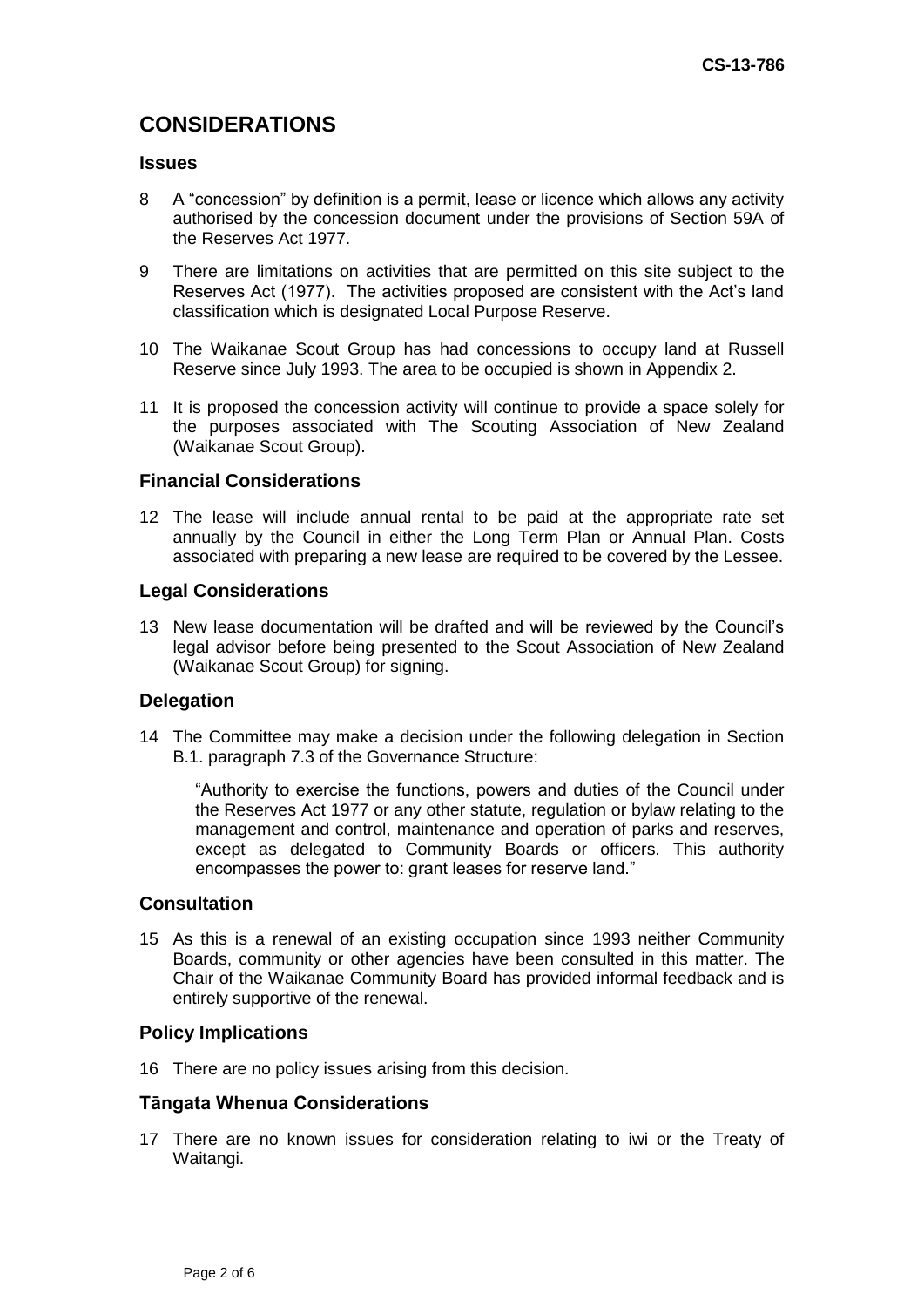### **Publicity Considerations**

18 No public notification is required as this concession is being treated as a reissue of permit under the Reserves Act 1977.

## **RECOMMENDATIONS**

19 That the Committee gives approval to enter into a concession for 10 years with two further 10 year rights of renewal, commencing 01 September 2014, with The Scout Association of New Zealand (Waikanae Scout Group) for the land at Russell Reserve shown in Appendix 2 to report CS-13-786 at an annual rental set by the Council in the Long Term Plan or Annual Plan.

| Report prepared by:                             | Approved for submission by:                              |                                                        |
|-------------------------------------------------|----------------------------------------------------------|--------------------------------------------------------|
|                                                 |                                                          |                                                        |
|                                                 |                                                          |                                                        |
| <b>Nathan Mourie</b>                            | Alison Law                                               | Sean Mallon                                            |
| <b>Leisure and Open Space</b><br><b>Planner</b> | <b>Acting Group Manager</b><br><b>Community Services</b> | <b>Group Manager</b><br><b>Infrastructure Services</b> |

### **ATTACHMENTS:**

Appendix 1: Reserve Land Rentals

Appendix 2: Plan of land area proposed for concession at Russell Reserve.

Appendix 3: Standard Termination Clause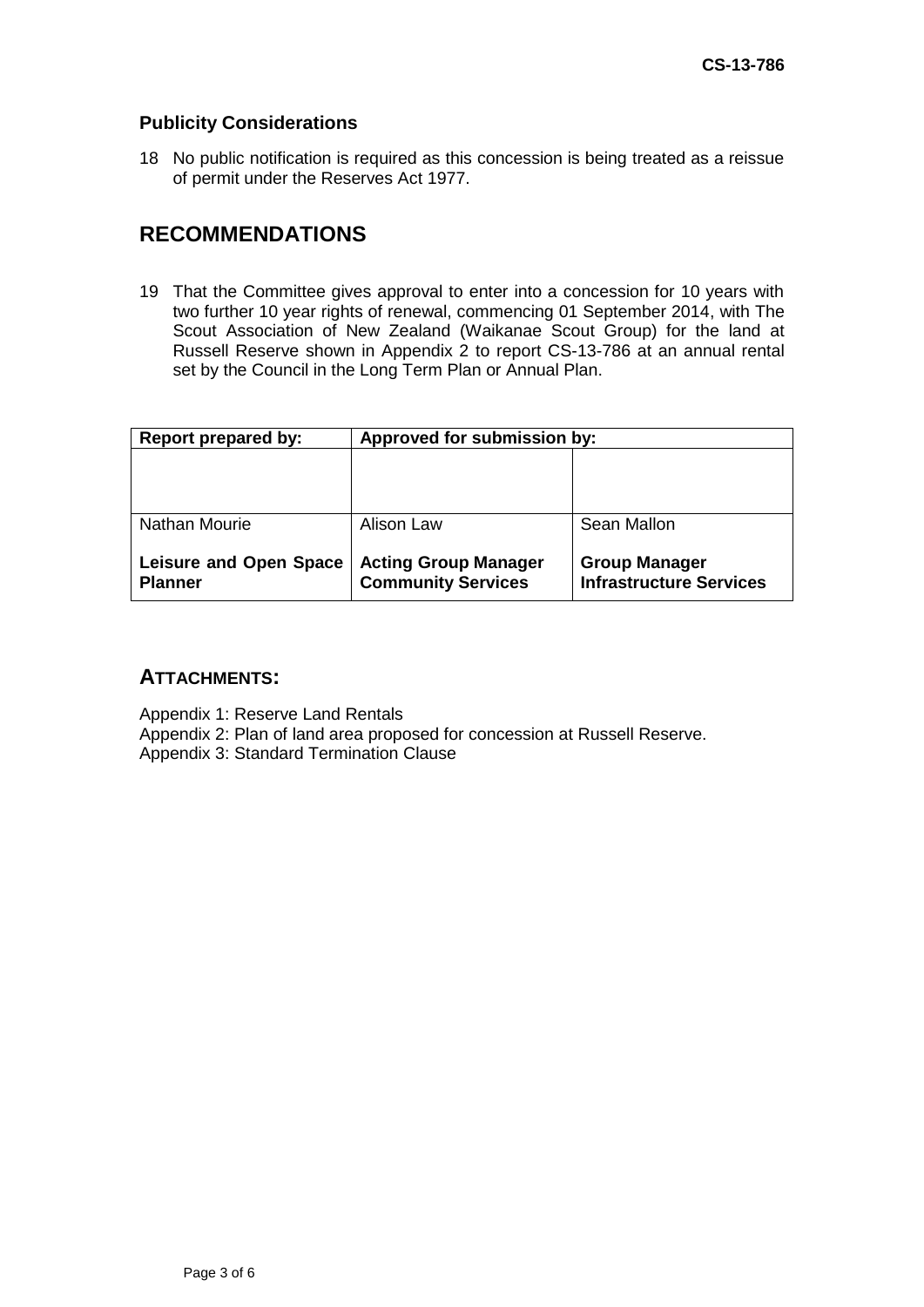### Appendix 1

| <b>KĀPITI COAST DISTRICT COUNCIL</b><br><b>Reserve Land Rentals</b> |                                                     |  |
|---------------------------------------------------------------------|-----------------------------------------------------|--|
| <b>Reserve Land Type</b>                                            | <b>Charges Effective 1 July 2014</b><br>(incl. GST) |  |
| <b>Clubs with Liquor Licences</b>                                   | \$794                                               |  |
| <b>Clubs without Liquor Licences</b>                                | \$398                                               |  |
| Craft, Hobbies and Other Activities                                 | \$319                                               |  |
| Educational (Standard)                                              | \$193                                               |  |
| <b>Youth and Service</b>                                            | \$193                                               |  |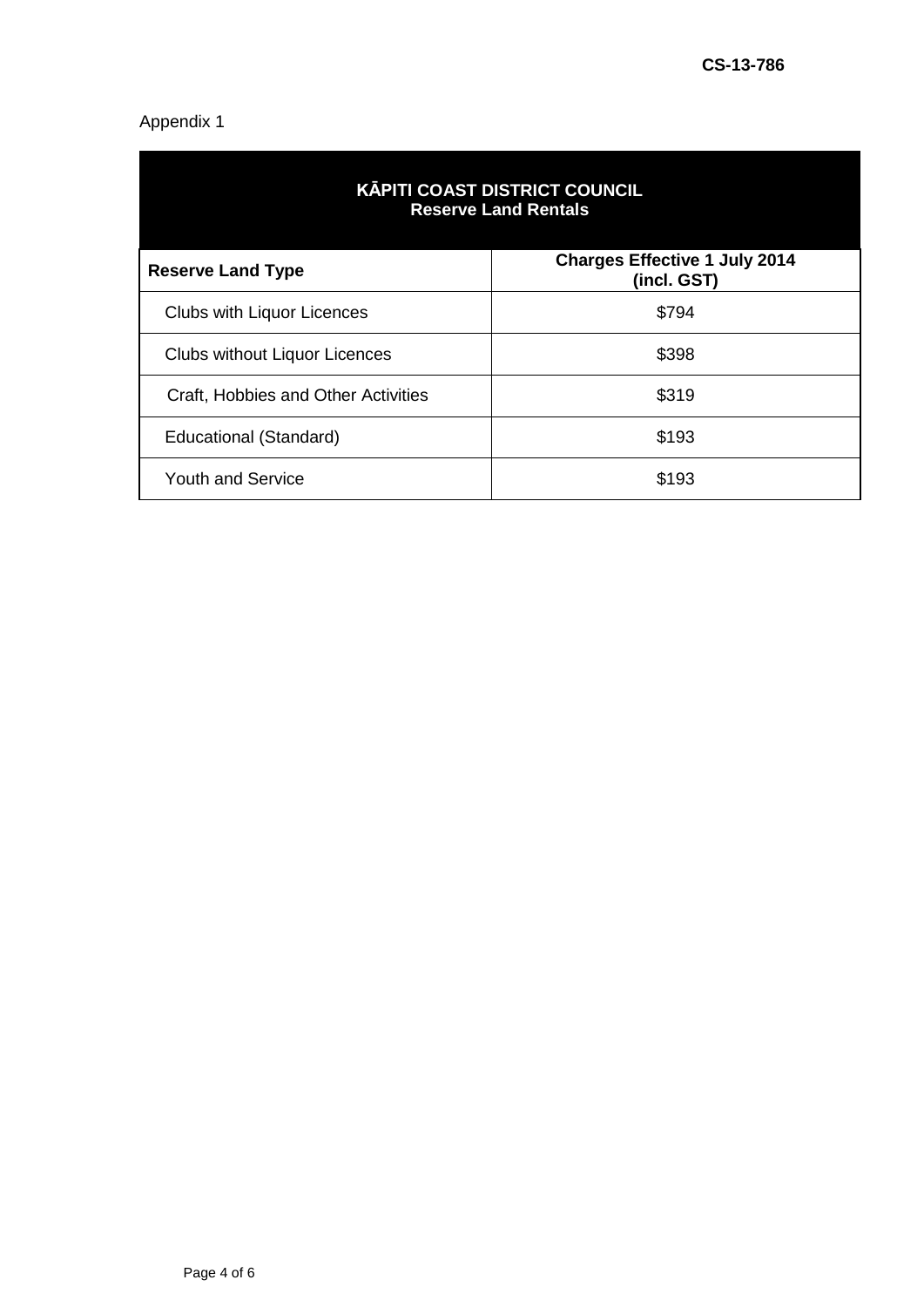